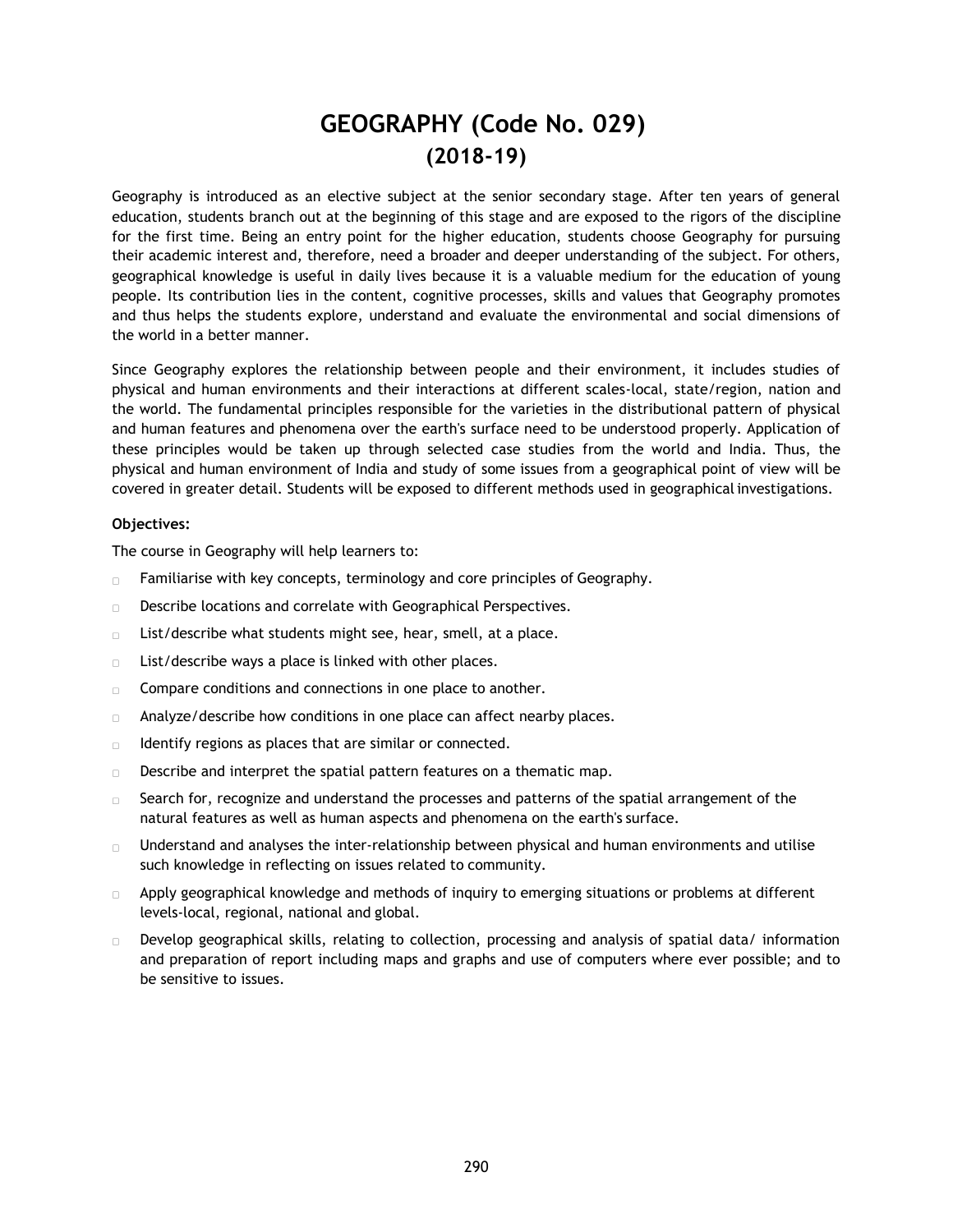# **GEOGRAPHY (029) CLASS XI (2018-19)**

## **One Theory Paper 70 Marks**

**3 Hours**

| Part A | <b>Fundamentals of Physical Geography</b> | 35 Marks |  |
|--------|-------------------------------------------|----------|--|
|        | Unit-1: Geography as a discipline         |          |  |
|        | Unit-2: The Earth                         |          |  |
|        | Unit-3: Landforms                         | 30       |  |
|        | Unit-4: Climate                           |          |  |
|        | Unit-5: Water (Oceans)                    |          |  |
|        | Unit-6: Life on the Earth                 |          |  |
|        | Map and diagram                           | 5        |  |
| Part B | <b>India-Physical Environment</b>         | 35 Marks |  |
|        | Unit-7: Introduction                      |          |  |
|        | Unit-8: Physiography                      | 30       |  |
|        | Unit-9: Climate, vegetation and soil      |          |  |
|        | Unit-10: Natural hazards and Disasters    |          |  |
|        | Map and Diagram                           | 5        |  |
|        |                                           |          |  |

| Part C | <b>Practical Work</b>                 | 30 Marks        |
|--------|---------------------------------------|-----------------|
|        | Unit-1: Fundamentals of Maps          | <b>10 Marks</b> |
|        | Unit-2: Topographic and Weather Maps  | 15 Marks        |
|        | <b>Practical Record Book and Viva</b> | 5 Marks         |

# **Part A: Fundamentals of Physical Geography 87 Periods**

|        |                                                                             | 04 Periods                                                                  |
|--------|-----------------------------------------------------------------------------|-----------------------------------------------------------------------------|
| $\Box$ | Geography as an integrating discipline, as a science of spatial attributes. |                                                                             |
| $\Box$ | Branches of Geography; Physical Geography and Human Geography.              |                                                                             |
| $\Box$ | Scope and Career Options                                                    |                                                                             |
|        |                                                                             | 11 Periods                                                                  |
| $\Box$ | Origin and evolution of the earth; Interior of the earth.                   |                                                                             |
| $\Box$ | Wegener's continental drift theory and plate tectonics.                     |                                                                             |
| $\Box$ | Earthquakes and volcanoes: causes, types and effects.                       |                                                                             |
|        |                                                                             | 20 Periods                                                                  |
|        |                                                                             | Unit-1: Geography as a Discipline<br>Unit-2: The Earth<br>Unit-3: Landforms |

Rocks: major types of rocks and their characteristics.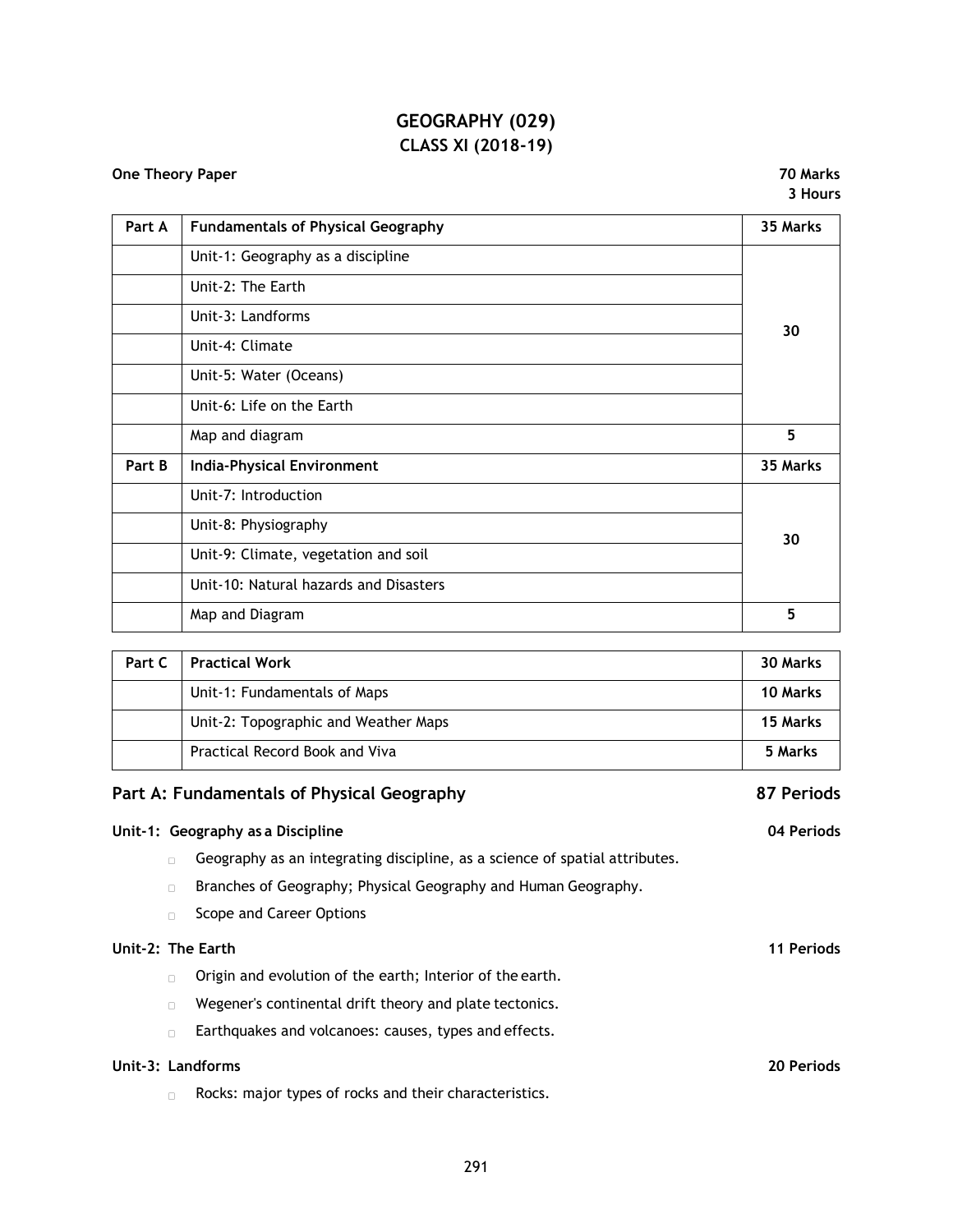- Geomorphic processes: weathering, mass wasting, erosion and deposition; soil-formation.  $\Box$
- Landforms and their evolution- **Brief erosional and depositional features**

### **Unit 4: Climate 30 Periods**

- Atmosphere- composition and structure; elements of weather and climate.  $\Box$
- Insolation-angle of incidence and distribution; heat budget of the earth-heating and cooling of  $\Box$ atmosphere (conduction, convection, terrestrial radiation and advection); temperature- factors controlling temperature; distribution of temperature-horizontal and vertical; inversion of temperature.
- Pressure-pressure belts; winds-planetary, seasonal and local; air masses and fronts; tropical and  $\Box$  . extratropical cyclones.
- $\Box$ Precipitation-evaporation; condensation-dew, frost, fog, mist and cloud; rainfall-types and world distribution.
- **Climate and Global Concerns.**

## **Unit 5: Water (Oceans) 10 Periods**

- Basics of Oceanography
- Oceans distribution of temperature and salinity.
- $\Box$  Movements of ocean water-waves, tides and currents; submarine reliefs.
- Ocean resources and pollution.  $\Box$  .

#### **Unit 6: Life on the Earth 07 Periods**

 $\mathbb{R}$ Biosphere - importance of plants and other organisms; biodiversity and conservation; ecosystem and ecological balance.

**Map work on identification of features based on 1 to 6 units on the outline/Physical/Political map of the world. 05 Periods**

| Part - B: India - Physical Environment                           | <b>78 Periods</b> |
|------------------------------------------------------------------|-------------------|
| Unit-7: Introduction                                             | 04 Periods        |
| Location, space relations, India's place in the world.<br>$\Box$ |                   |
| Unit-8: Physiography                                             | 28 Periods        |
| Structure and Relief; Physiographic Divisions.<br>$\Box$         |                   |

Drainage systems: Concept of river basins, Watershed; the Himalayan and the Peninsular rivers.  $\Box$ 

#### **Unit-9: Climate, Vegetation and Soil 28 Periods**

- Weather and climate spatial and temporal distribution of temperature, pressure winds and  $\Box$ rainfall, Indian monsoon: mechanism, onset and withdrawal, variability of rainfalls: spatial and temporal; use of weather charts.
- Natural vegetation-forest types and distribution; wild life; conservation; biosphere reserves. $\Box$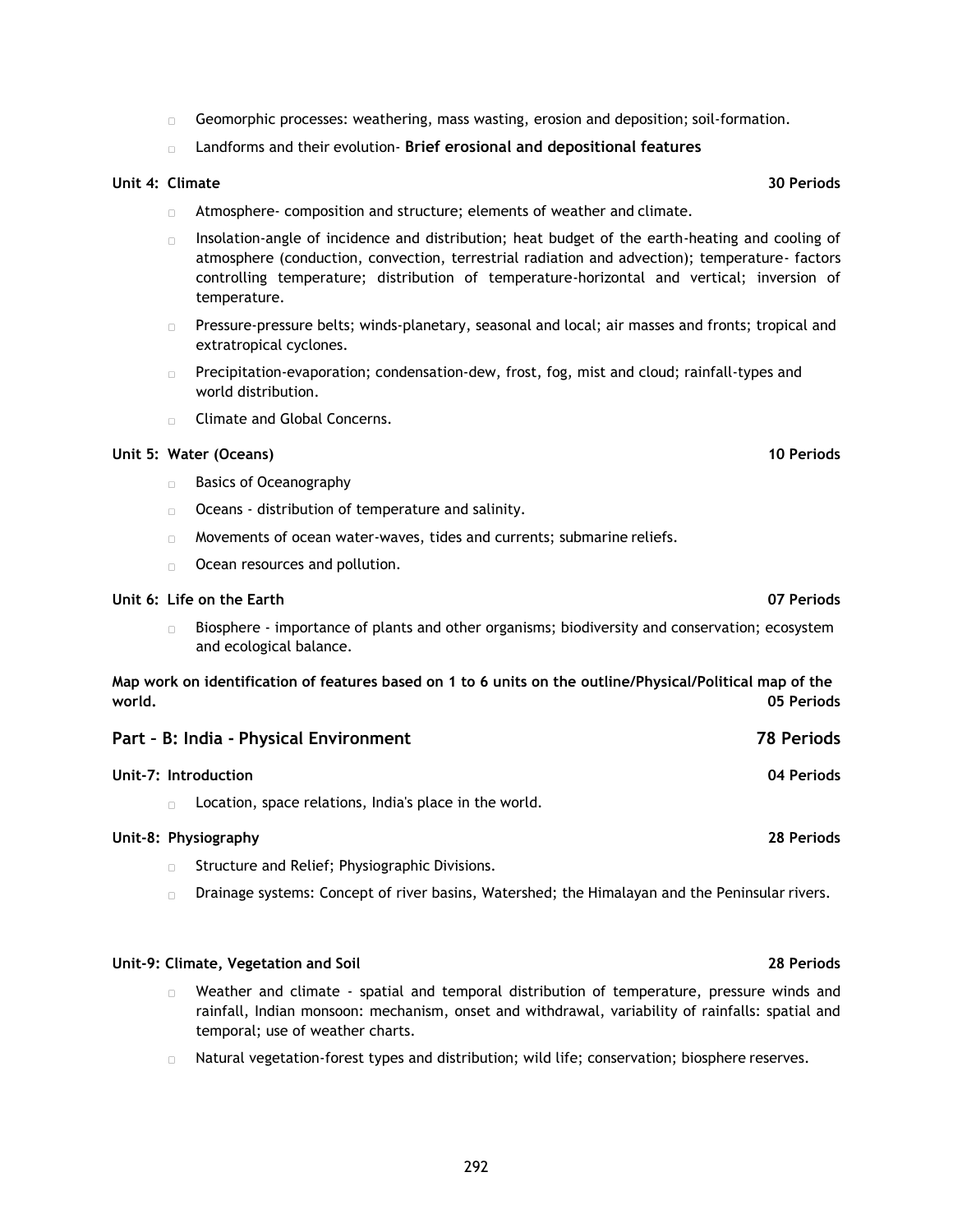Soils - major types (ICAR's classification) and their distribution, soil degradation and  $\mathbf{u}$ conservation.

#### **Unit-10: Hazards and Disasters: Causes, Consequences and Management 14 Periods**

- $\mathbf{u}$ Floods, Cloudbursts
- Droughts: types and impact  $\Box$
- Earthquakes and Tsunami  $\Box$
- Cyclones: features and impact  $\Box$
- Landslides  $\Box$

**Map Work of features based on above units for locating and labelling on the Outline/Political/Physical map of India. 04 Periods**

## **Part – C: Practical Work 50 Periods**

### **Unit-1: Fundamentals of Maps 20 Periods**

- Geo spatial data, Concept of Geographical data matrix; Point, line, area data.  $\Box$
- $\Box$  Maps -types; scales-types; construction of simple linear scale, measuring distance; finding direction and use of symbols.
- Map projection- Latitude, longitude and time, typology, construction and properties of  $\Box$ projection: Conical with one standard parallel and Mercator's projection. (only two projections)

#### **Unit 2: Topographic and Weather Maps 30 Periods**

- Study of topographic maps (1 : 50,000 or 1 : 25,000 Survey of India maps); contour cross section  $\Box$  . and identification of landforms-slopes, hills, valleys, waterfall, cliffs; distribution of settlements.
- Aerial Photographs: Types and Geometry-vertical aerial photographs; difference between maps  $\Box$ and aerial photographs; photo scale determination. Identification of physical and cultural features.
- Satellite imageries, stages in remote sensing data-acquisition, platform and sensors and data  $\Box$ products, (photographic and digital).
- Use of weather instruments: thermometer, wet and dry-bulb thermometer, barometer, wind  $\Box$ vane, rain gauge.

### **Practical Record Book and Viva Voce**

Viva to be based on Practical Unit I and II only.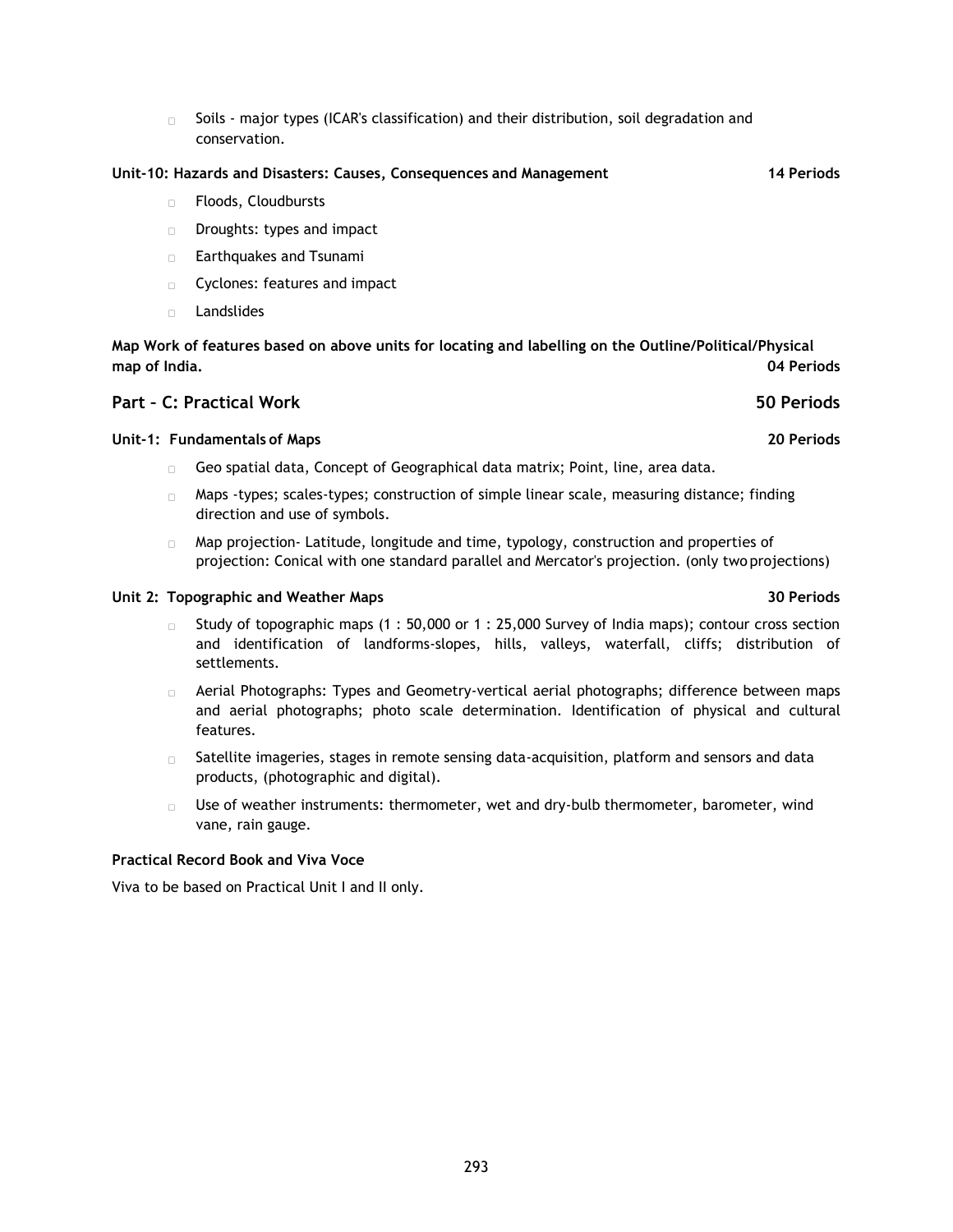# **GEOGRAPHY (Code No. 029) CLASS - XI (2018-19)**

# **1. Theory - One Paper Time: 3 hours**

**Marks: 70**

| Part-I    | <b>Fundamentals of Physical Geography</b> | 35 |
|-----------|-------------------------------------------|----|
|           | Unit-1: Geography as a discipline         |    |
|           | Unit-2: The Earth                         |    |
|           | Unit -3: Landforms                        | 30 |
|           | Unit - 4: Climate                         |    |
|           | Unit - 5: Water (Oceans)                  |    |
|           | Unit - 6 : Life on the Earth              |    |
|           | Map Work & Diagram                        | 05 |
| Part-II   | <b>India- Physical Environment</b>        | 35 |
|           | Unit - 7 : Introduction                   |    |
|           | Unit - 8 : Physiography                   | 30 |
|           | Unit - 9 : Climate, vegetation and soil   |    |
|           | Unit -10 : Natural hazards and Disasters  |    |
|           | Map Work & Diagram                        | 05 |
|           | <b>Total</b>                              | 70 |
| Part -III | <b>Practical Work</b>                     | 30 |
|           | Unit -1 : Fundamentals of Maps            | 10 |
|           | Unit - 2: Topographic and Weather Maps    | 15 |
|           | Practical Record Book and Viva            | 05 |

# **2. Weightage to Difficulty Level**

| <b>Estimated Difficulty Level</b> |     |  |
|-----------------------------------|-----|--|
| (i) Easy $(E)$                    | 20% |  |
| (ii) Average (AV)                 | 60% |  |
| (iii) Difficult (D)               | 20% |  |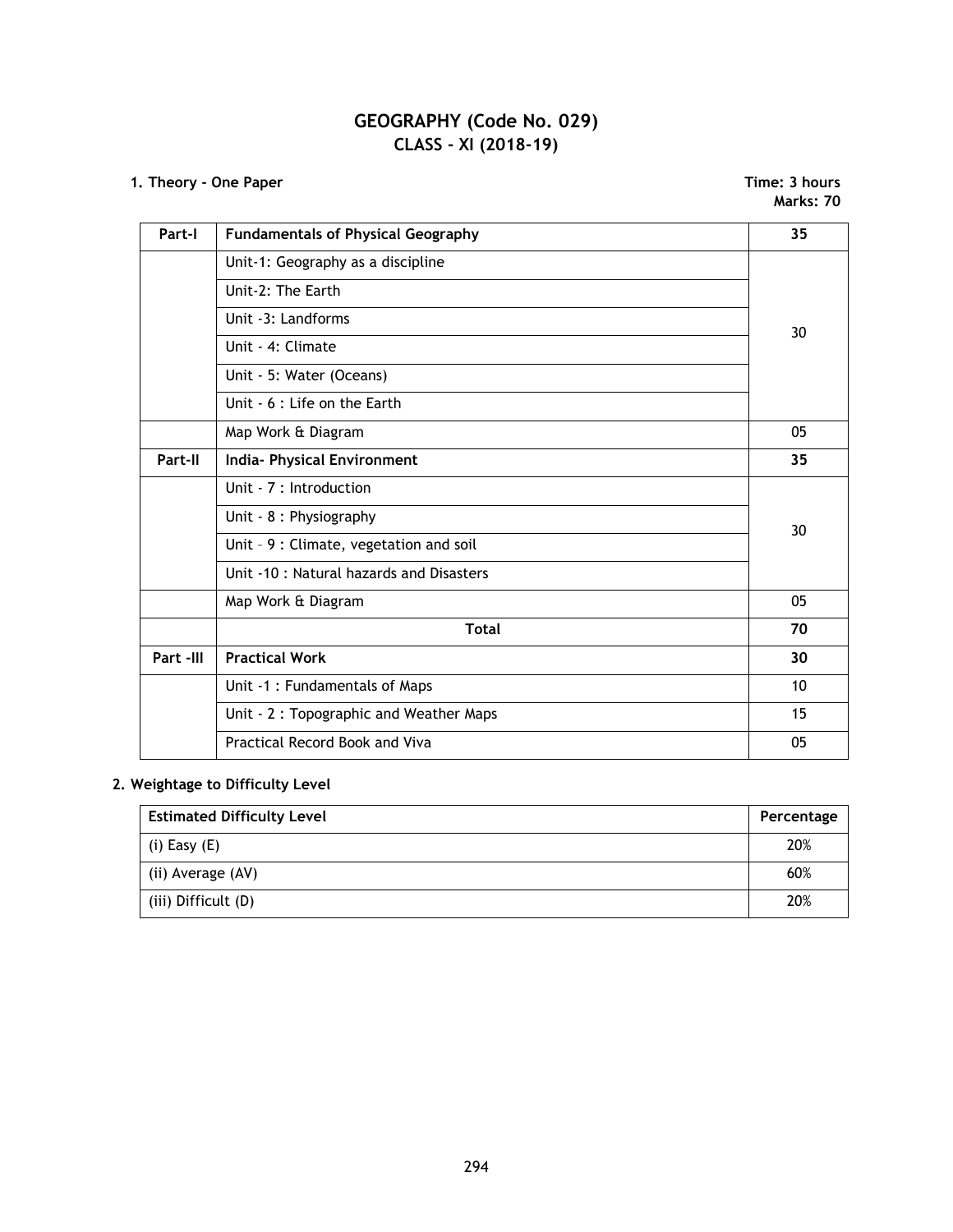| <b>QUESTION PAPER DESIGN 2018-19</b> |                                                                                                                                                                                                                                                                                  |                                                                         |                                    |                              |                                   |                                         |                            |      |
|--------------------------------------|----------------------------------------------------------------------------------------------------------------------------------------------------------------------------------------------------------------------------------------------------------------------------------|-------------------------------------------------------------------------|------------------------------------|------------------------------|-----------------------------------|-----------------------------------------|----------------------------|------|
|                                      | Code No. 029<br><b>CLASS-XI</b><br><b>GEOGRAPHY (Theory)</b>                                                                                                                                                                                                                     |                                                                         |                                    |                              |                                   |                                         |                            |      |
|                                      | Time: 3 Hours                                                                                                                                                                                                                                                                    |                                                                         | Max. Marks: 70                     |                              |                                   |                                         |                            |      |
| S.<br>No.                            | <b>Typology of Questions</b>                                                                                                                                                                                                                                                     | Learning<br><b>Outcomes</b><br>& Testing<br><b>Skills</b>               | <b>Short</b><br>Answer<br>(1 Mark) | Short<br>Answer<br>(3 Marks) | Long<br>Answer I<br>(5)<br>Marks) | <b>Map Skills</b><br>based<br>(5 Marks) | Marks                      | %    |
| $\mathbf{1}$                         | Remembering- (Knowledge<br>based Simple recall questions,<br>to know specific facts, terms,<br>concepts, principles, or<br>theories; Identify, define, or<br>recite, information), Map skill<br>based questions<br>(Identification, location)                                    | Reasoning<br>Analytical<br><b>Skills</b><br>$\Box$ Critical<br>thinking | 3                                  | 1                            | $\mathbf{1}$                      | $\mathbf{1}$<br>(identify<br>location)  | 16                         | 23%  |
| $\mathbf{2}$                         | Understanding-<br>(Comprehension -to be familiar<br>with meaning and to<br>understand conceptually,<br>interpret, compare, contrast,<br>explain, paraphrase<br>information)                                                                                                      |                                                                         | $\mathbf{1}$                       | 1                            | 2                                 |                                         | 14                         | 20%  |
| 3                                    | Application (Use abstract<br>information in concrete<br>situation, to apply knowledge<br>to new situations; Use given<br>content to interpret a<br>situation, provide an example,<br>or solve a problem)                                                                         |                                                                         |                                    | 1                            | $\overline{2}$                    |                                         | 13                         | 19%  |
| 4                                    | High Order Thinking Skills<br>(Analysis & Synthesis- Classify,<br>compare, contrast, or<br>differentiate between different<br>pieces of information; Organize<br>and/or integrate unique pieces<br>of information from a variety<br>of sources) (includes Map<br>interpretation) |                                                                         | $\overline{2}$                     | $\mathbf{1}$                 | $\overline{2}$                    | 1<br>(Map<br>interpre-<br>tation)       | 20                         | 28%  |
| 5                                    | Evaluation- (Appraise, judge,<br>and/or justify the value or<br>worth of a decision or<br>outcome, or to predict<br>outcomes)                                                                                                                                                    |                                                                         | $\mathbf{1}$                       | $1+1$                        |                                   |                                         | $\overline{7}$             | 10%  |
| <b>Total</b>                         |                                                                                                                                                                                                                                                                                  |                                                                         | $7x1 = 7$                          | $6x3 = 18$                   | $7x5 = 35$                        | $2x5=10$                                | 70 (22)<br>Practical<br>30 | 100% |
| <b>Time Estimated</b>                |                                                                                                                                                                                                                                                                                  |                                                                         | 15 min.                            | 60 min.                      | 70 min.                           | 20 min.                                 | $165+15 = 180$<br>min      |      |

**Note:**

No Chapterwise weightage, care to be taken to cover chapters in both books. $\Box$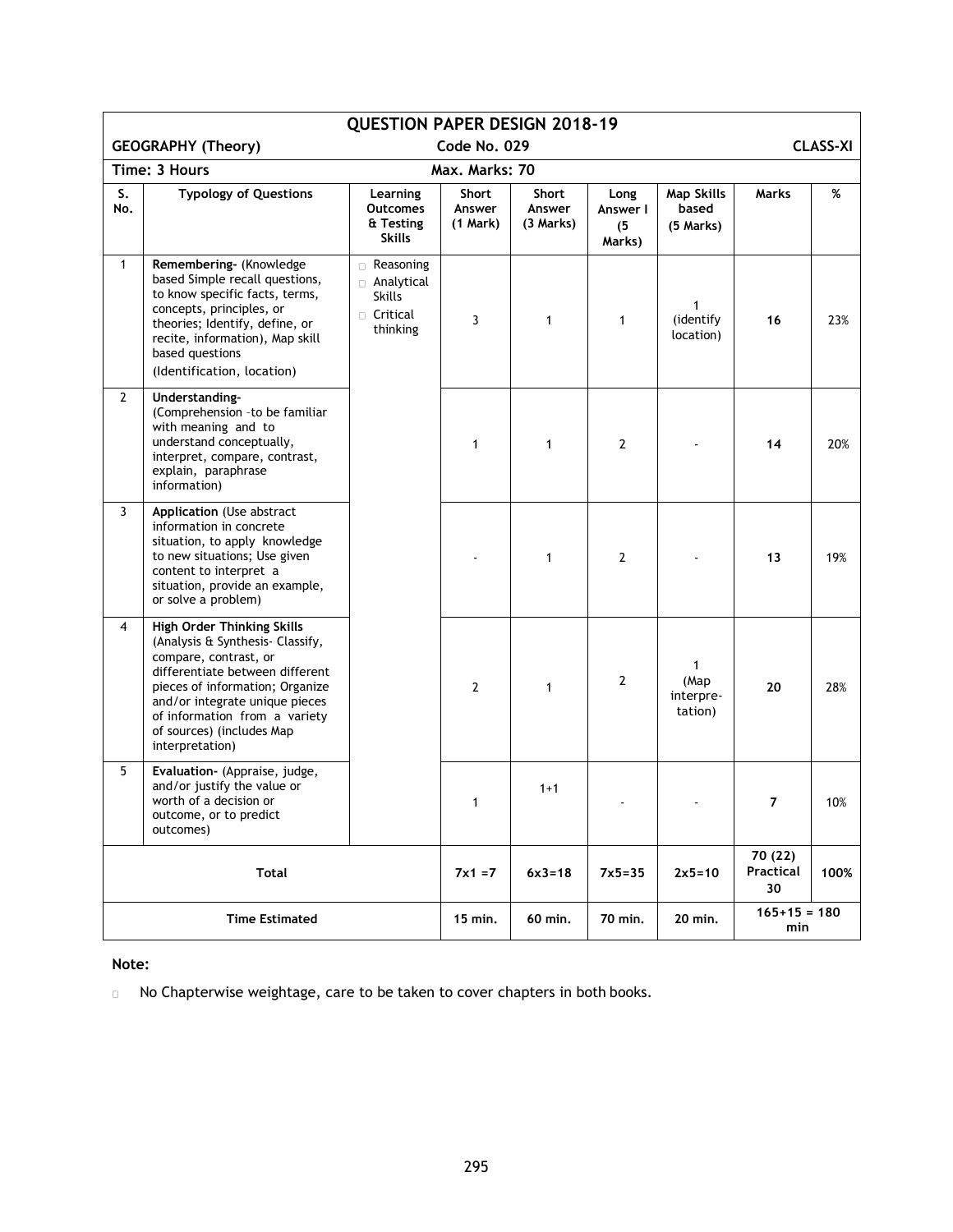# **GEOGRAPHY (Code No. 029) Class XII (2018-19)**

**One Theory Paper 3 Hours 70 Marks**

| A            | <b>Fundamentals of Human Geography</b>                            | 35 Marks |
|--------------|-------------------------------------------------------------------|----------|
|              | Unit 1: Human Geography                                           |          |
|              | Unit 2: People                                                    |          |
|              | Unit 3: Human Activities                                          | 30       |
|              | Unit 4: Transport, Communication and Trade                        |          |
|              | Unit 5: Human settlements                                         |          |
|              | Map Work                                                          | 5        |
| B            | India: People and Economy                                         | 35 Marks |
|              | Unit 6: People                                                    |          |
|              | Unit 7: Human Settlements                                         |          |
|              | Unit 8: Resources and Development                                 | 30       |
|              | Unit 9: Transport, Communication and International Trade          |          |
|              | Unit 10: Geographical Perspective on selected issues and problems |          |
|              | Map Work                                                          | 5        |
| $\mathsf{C}$ | <b>Practical Work</b>                                             | 30 Marks |
|              | Unit 1: Processing of Data and Thematic Mapping                   | 15       |
|              | Unit 2: Field study or Spatial Information Technology             | 10       |
|              | Unit 3: Practical Record Book and Viva Voce                       | 5        |

# **GEOGRAPHY (Code No. 029) CLASS XII**

|                | Part-A. Fundamentals of Human Geography                   | 90 Periods | 35 Marks   |
|----------------|-----------------------------------------------------------|------------|------------|
|                | Unit 1: Human Geography: Nature and Scope                 |            | 05 Periods |
| Unit 2: People |                                                           |            | 18 Periods |
|                | 그는 그 사람들은 그 사람들을 지나 않고 있다. 이 사람들은 그 사람들은 그 사람들을 지나 않고 있다. |            |            |

- Population-distribution, density and growth
- Population change-spatial patterns and structure; determinants of population change;
- Age-sex ratio; rural-urban composition;
- Human development concept; selected indicators, international comparisons

## **Unit 3: Human Activities 28 Periods**

 Primary activities - concept and changing trends; gathering, pastoral, mining, subsistence agriculture, modern agriculture; people engaged in agricultural and allied activities - some examples from selected countries.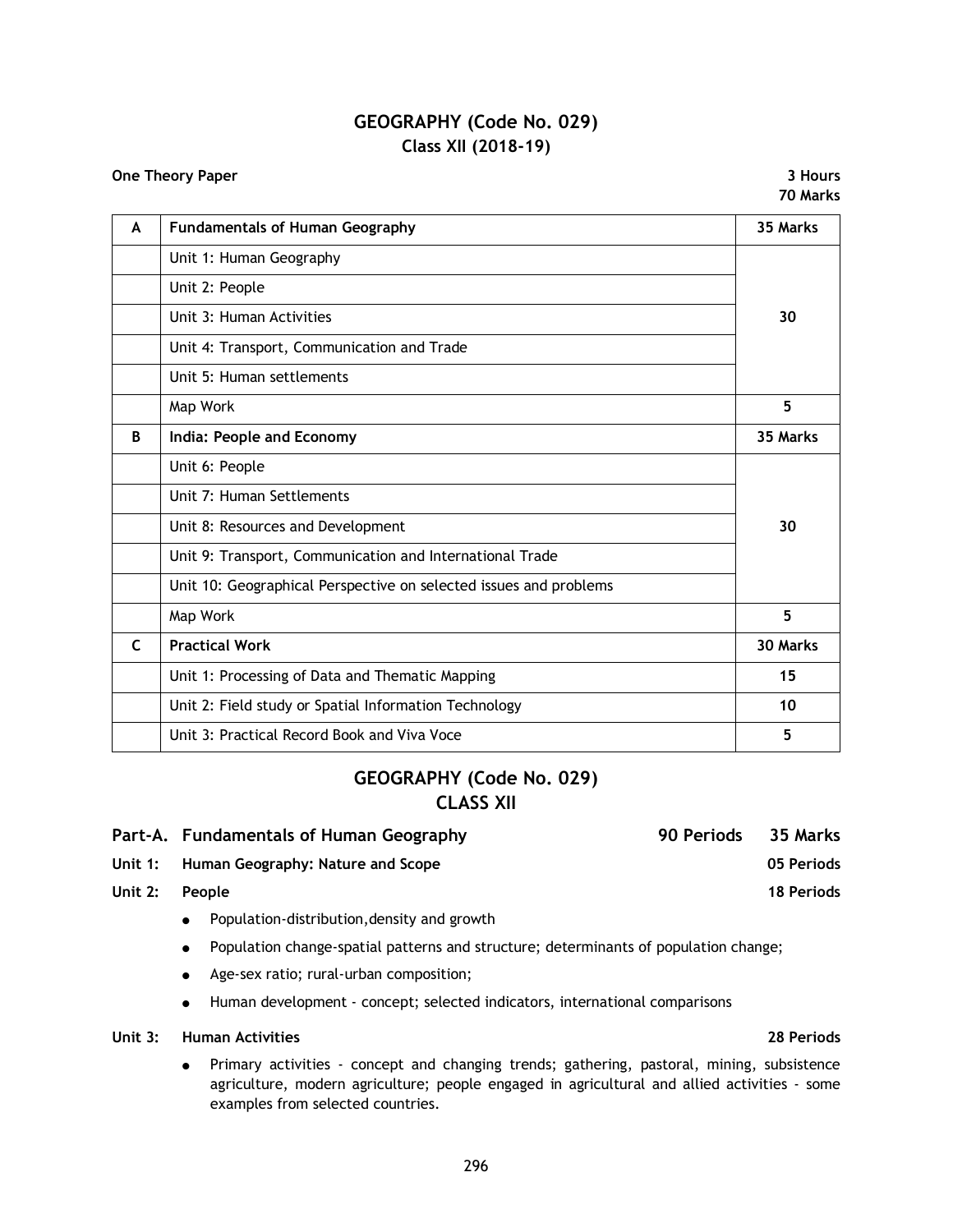- Secondary activities-concept; manufacturing: types household, small scale, large scale; agro based and mineral based industries; people engaged in secondary activities - some examples from selected countries.
- Tertiary activities-concept; trade, transport and tourism; services; people engaged in tertiary activities - some examples from selected countries.
- Quatenary activities-concept; people engaged in quatenary activities case study from selected countries.

### **Unit 4: Transport, Communication and Trade 24 Periods**

- Land transport roads, railways; trans-continental railways.
- Water transport- inland waterways; major ocean routes.
- Air transport- Intercontinental air routes.
- Oil and gas pipelines.
- Satellite communication and cyber space- Importance and usage for geographical information; use of GPS.
- International trade-Bases and changing patterns; ports as gateways of international trade, role of WTO in International trade.
- Ocean: National rights and international treaties.

### **Unit 5: Human Settlements 10 Periods**

 Settlement types - rural and urban; morphology of cities (case study); distribution of mega cities; problems of human settlements in developing countries.

### **Map Work on identification of features based on 1-5 units on the outline/Physical/Political map of World.**

**Part B. India: People and Economy 90 Periods**

- **Unit 6: People 15 Periods** Population: distribution, density and growth; composition of population - linguistic, religious; sex, rural-urban and occupational-regional variations in growth of population.
	- Migration: international, national-causes and consequences.
	- Human development: selected indicators and regional patterns.
	- Population, environment and development.

### **Unit 7: Human Settlements 10 Periods**

- Rural settlements types and distribution.
- Urban settlements types, distribution and functional classification.

### **Unit 8: Resources and Development 30 Periods**

 Land resources- general land use; agricultural land use, Geographical conditions and distribution of major crops (Wheat, Rice, Tea, Coffee, Cotton, Jute, Sugarcane and Rubber), agricultural development and problems.

**05 Periods**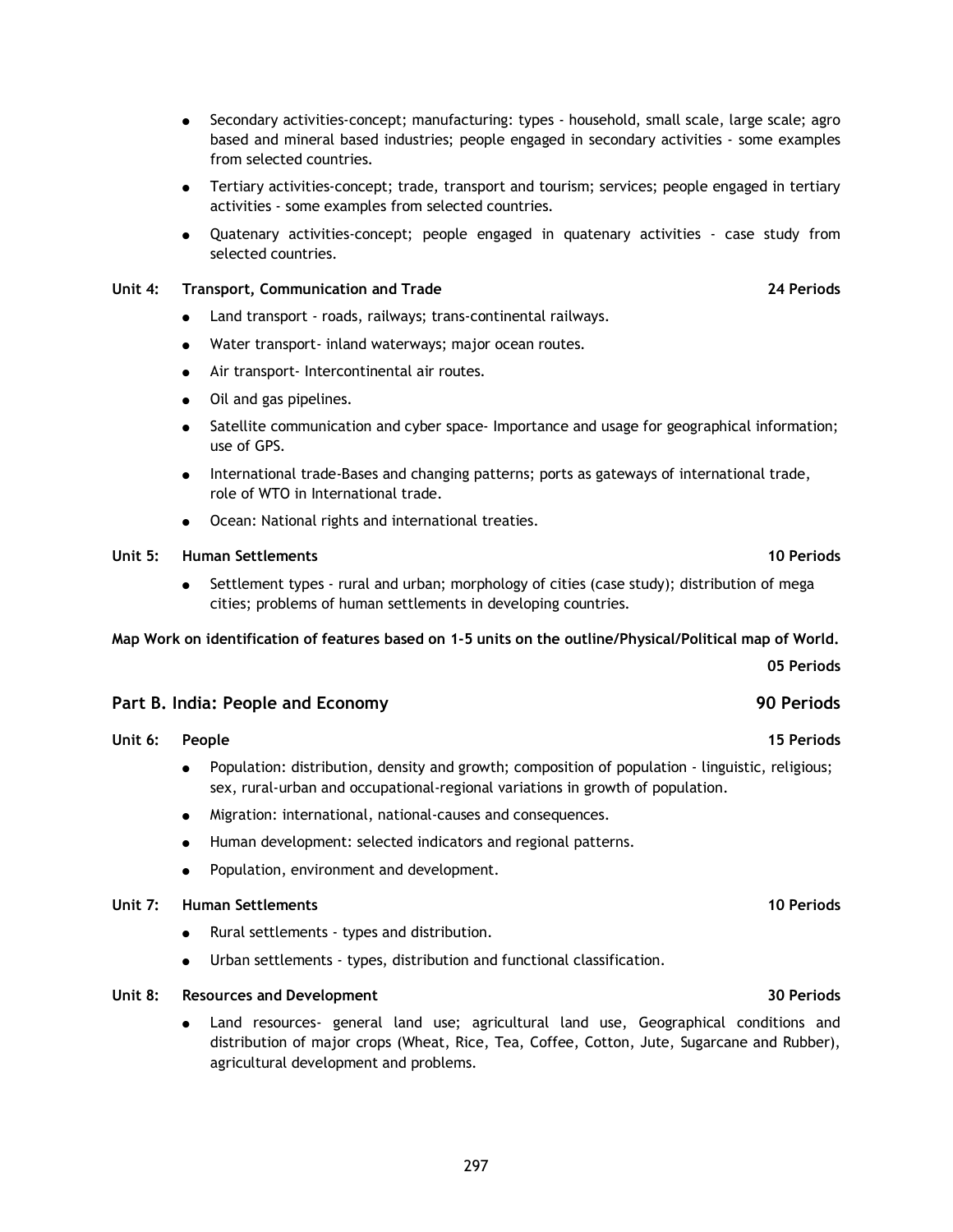- Water resources-availability and utilization-irrigation, domestic, industrial and other uses; scarcity of water and conservation methods-rain water harvesting and watershed management.
- Mineral and energy resources- distribution of metallic (Iron ore, Copper, Bauxite, Manganese); non-metallic (Mica, Salt) minerals; conventional (Coal, Petroleum, Natural gas and Hydroelectricity) and non-conventional energy sources (solar, wind, biogas) and conservation.
- Industries types, factors of industrial location; distribution and changing pattern of selected industries-iron and steel, cotton textiles, sugar, petrochemicals, and knowledge based industries; impact of liberalization, privatisation and globalisation on industrial location; industrial clusters.
- Planning in India- target group area planning (case study); idea of sustainable development (case study).

### **Unit 9: Transport, Communication and International Trade 15 Periods**

- Transport and communication-roads, railways, waterways and airways: oil and gas pipelines; Geographical information and communication networks.
- International trade- changing pattern of India's foreign trade; sea ports and their hinterland and airports.

#### **Unit 10: Geographical Perspective on Selected Issues and Problems 15 Periods**

- Environmental pollution; urban-waste disposal.
- Urbanisation, rural-urban migration; problems of slums.
- Land degradation.

**Map work on locating and labelling of features based on above units on outline map of India. 05 Marks**

| <b>Part-C</b> Practical Work                    | 40 Periods |
|-------------------------------------------------|------------|
| Unit 1: Processing of Data and Thematic Mapping | 25 Periods |

- Type and Sources of data: Primary, Secondary and other sources.
- Tabulating and processing of data; calculation of averages, measures of central tendency, deviation and rank correlation.
- Representation of data- construction of diagrams: bars, circles and flowchart; thematic maps; construction of dot; choropleth and isopleth maps.
- Data analysis and generation of diagrams, graphs and other visual diagrams using computers.

### **Unit 2: Field Study or Spatial Information Technology 15 Periods**

## Field visit and study: map orientation, observation and preparation of sketch; survey on any one of the local concerns; pollution, ground water changes, land use and land-use changes, poverty, energy issues, soil degradation, impact of floods and drought, catchment area of school, Market survey and Household survey (any one topic of local concern may be taken up for the study; observation and questionnaire survey may be adopted for the data collection; collected data may be tabulated and analysed with diagrams and maps). Students can be given different topics to get more insight into various problems of society.

298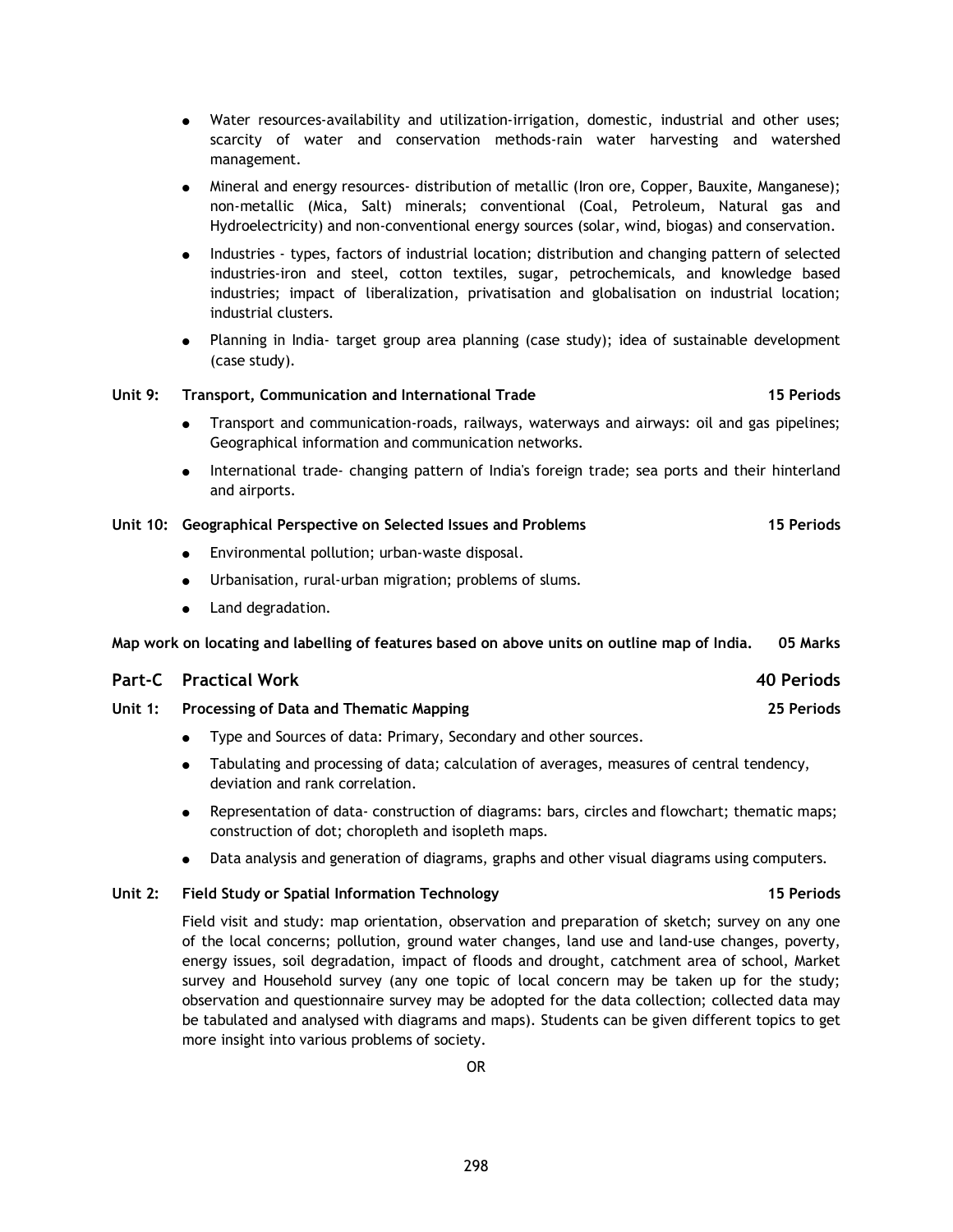### **Spatial Information Technology**

Introduction to GIS; hardware requirements and software modules; data formats; raster and vector data, data input, editing and topology building; data analysis; overlay and buffer.

## **Prescribed Books:**

- 1. Fundamentals of Physical Geography, Class XI, Published by NCERT
- 2. India, Physical Environment, Class XI, Published by NCERT
- 3. Practical Work in Geography, Class XI, Published by NCERT
- 4. Fundamentals of Human Geography, Class XII, Published by NCERT
- 5. India People and Economy, Class XII, Published by NCERT
- 6. Practical Work in Geography, Class XII, Published by NCERT

**Note:** The above textbooks are also available in Hindi medium.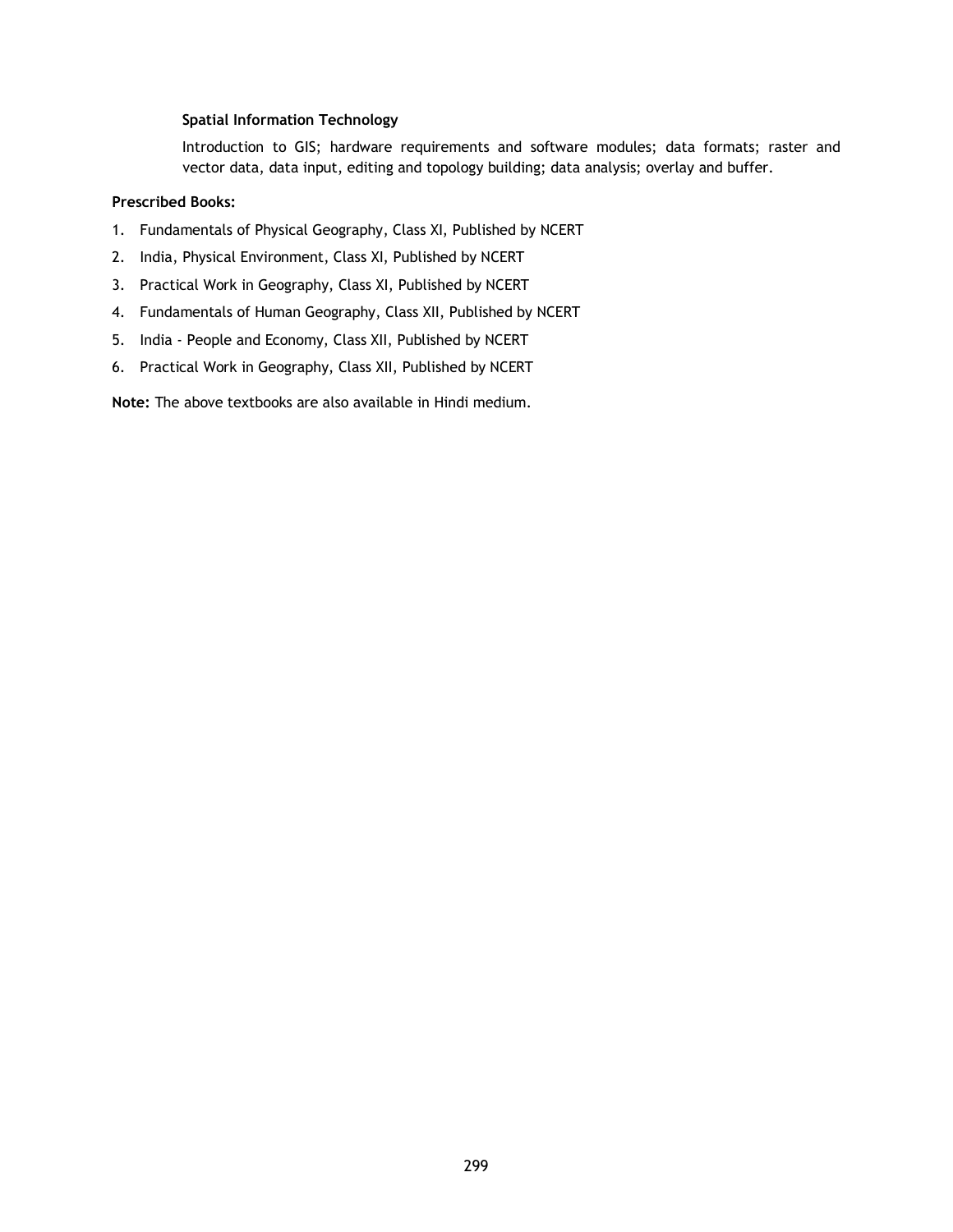| <b>QUESTION PAPER DESIGN 2018-19</b>                          |                                                                                                                                                                                                                                                                                            |                                                                        |                                              |                                |                               |                                            |                            |      |
|---------------------------------------------------------------|--------------------------------------------------------------------------------------------------------------------------------------------------------------------------------------------------------------------------------------------------------------------------------------------|------------------------------------------------------------------------|----------------------------------------------|--------------------------------|-------------------------------|--------------------------------------------|----------------------------|------|
| <b>GEOGRAPHY (Theory)</b><br>Code No. 029<br><b>CLASS-XII</b> |                                                                                                                                                                                                                                                                                            |                                                                        |                                              |                                |                               |                                            |                            |      |
| Time: 3 Hours                                                 |                                                                                                                                                                                                                                                                                            |                                                                        |                                              |                                | Max. Marks: 70                |                                            |                            |      |
| S.<br>No.                                                     | <b>Typology of Questions</b>                                                                                                                                                                                                                                                               | Learning<br><b>Outcomes</b><br>& Testing<br><b>Skills</b>              | v.<br><b>Short</b><br>Answer<br>(1)<br>Mark) | Short<br>Answer -<br>(3 Marks) | Long<br>Answer I<br>(5 Marks) | Map<br><b>Skills</b><br>based<br>(5 Marks) | <b>Marks</b>               | %    |
| $\mathbf{1}$                                                  | Remembering- (Knowledge<br>based Simple recall questions,<br>to know specific facts, terms,<br>concepts, principles, or<br>theories; Identify, define, or<br>recite, information), Map skill<br>based questions<br>(Identification, location)                                              | • Reasoning<br>• Analytical<br><b>Skills</b><br>• Critical<br>thinking | 3                                            | 1                              | 1                             | (identify<br>location)                     | 16                         | 23%  |
| $\mathbf{2}$                                                  | Understanding-<br>(Comprehension - to be familiar<br>with meaning and to<br>understand conceptually,<br>interpret, compare, contrast,<br>explain, paraphrase<br>information)                                                                                                               |                                                                        | 1                                            | 1                              | $\mathbf{2}$                  |                                            | 14                         | 20%  |
| 3                                                             | Application (Use abstract<br>information in concrete<br>situation, to apply knowledge<br>to new situations; Use given<br>content to interpret a<br>situation, provide an example,<br>or solve a problem)                                                                                   |                                                                        |                                              | 1                              | 2                             |                                            | 13                         | 19%  |
| 4                                                             | <b>High Order Thinking Skills</b><br>(Analysis & Synthesis- Classify,<br>compare, contrast, or<br>differentiate between<br>different pieces of<br>information; Organize and/or<br>integrate unique pieces of<br>information from a variety of<br>sources) (includes Map<br>interpretation) |                                                                        | 2                                            | 1                              | 2                             | 1<br>(Map<br>interpret<br>ion)             | 20                         | 28%  |
| 5                                                             | Evaluation- (Appraise, judge,<br>and/or justify the value or<br>worth of a decision or<br>outcome, or to predict<br>outcomes based on values)                                                                                                                                              |                                                                        | 1                                            | $1+$<br>1(values<br>based)     |                               |                                            | $\overline{7}$             | 10%  |
| <b>Total</b>                                                  |                                                                                                                                                                                                                                                                                            |                                                                        | $7x1 = 7$                                    | $6x3 = 18$                     | $7x5 = 35$                    | $2x5 = 10$                                 | 70 (22)<br>Practical<br>30 | 100% |
|                                                               | <b>Time Estimated</b>                                                                                                                                                                                                                                                                      |                                                                        |                                              | 60 min.                        | 70 min.                       | 20 min.                                    | $165+15 = 180$<br>min      |      |

**Note:** No Chapterwise weightage, care to be taken to cover chapters in both books.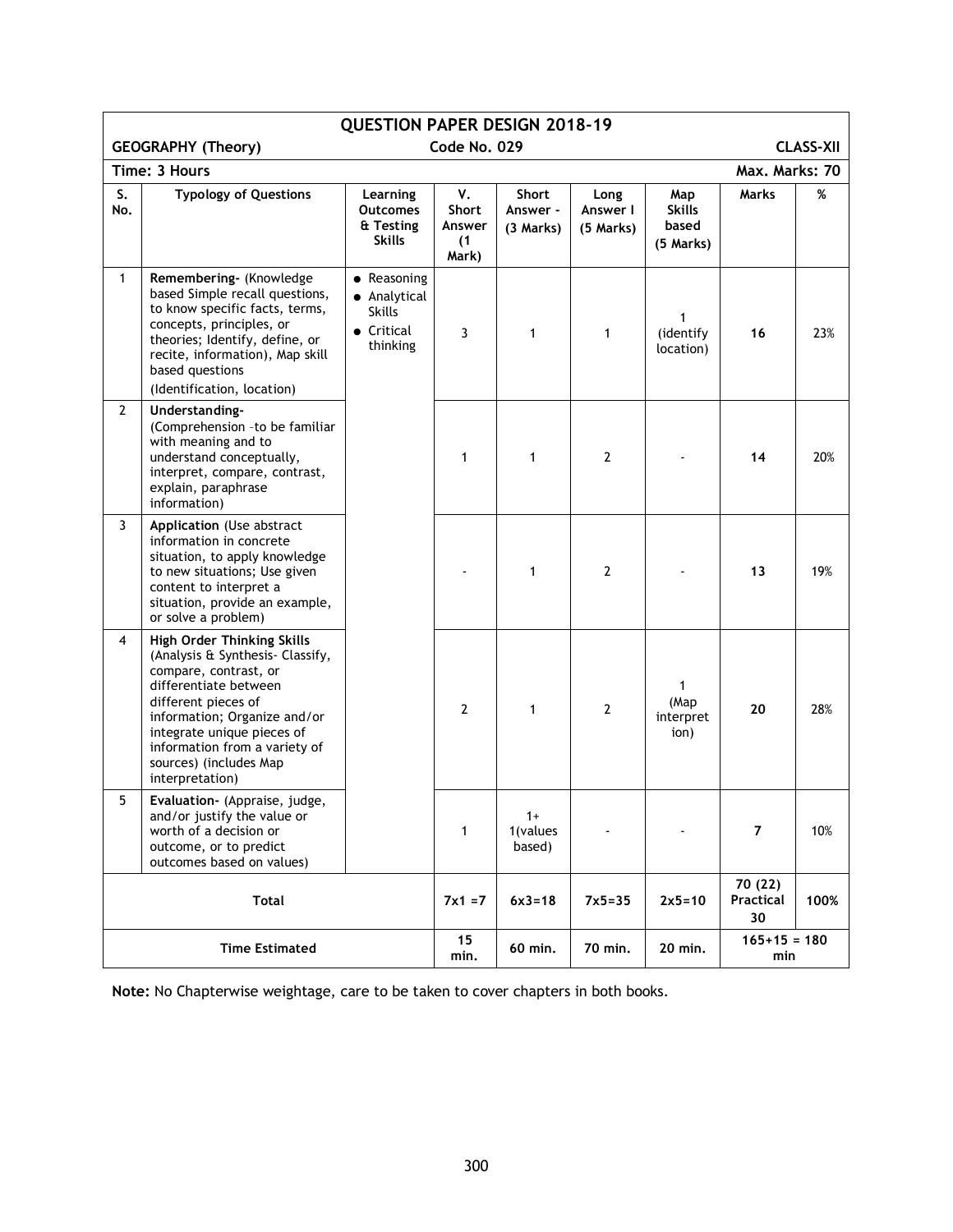**I. Weightage to content (Chapter nos. of NCERT textbooks are given against unit within brackets)**

**Part A: Fundamentals of Human Geography (Textbook I) 35 marks**

| A | <b>Fundamentals of Human Geography</b>                                    | 35 Marks |  |
|---|---------------------------------------------------------------------------|----------|--|
|   | Unit 1: Human Geography<br>(Ch.1)                                         |          |  |
|   | (Ch. 2 to 4)<br>Unit 2: People                                            |          |  |
|   | (Ch. 5 to 7)<br>Unit 3: Human Activities                                  | 30       |  |
|   | (Ch. 8 and 9)<br>Unit 4: Transport, Communication and Trade               |          |  |
|   | Unit 5: Human Settlements<br>(Ch. 10)                                     |          |  |
|   | Map Work-----World map (for identification only relating to Units 1 to 5) |          |  |
|   | Total                                                                     | 35       |  |

## **II. Weightage to content (Chapter nos. of NCERT textbooks are given against unit within brackets)**

### **Part B: India, People and Economy (Textbook II) 35 marks**

| B | India: People and Economy                                         |               | 35 Marks |
|---|-------------------------------------------------------------------|---------------|----------|
|   | Unit 6: People                                                    | $(Ch. 1 - 3)$ |          |
|   | Unit 7: Human Settlements                                         | (Ch. 4)       |          |
|   | Unit 8: Resources and Development                                 | $(Ch. 5-9)$   | 30       |
|   | Unit 9: Transport, Communication and International Trade          | $(Ch. 10-11)$ |          |
|   | Unit 10: Geographical Perspective on selected issues and problems | (Ch.12)       |          |
|   | Map Work                                                          |               | 5        |
|   | <b>Total</b>                                                      |               | 35       |
|   | <b>Grand Total</b>                                                |               | 70       |

## **Note:** *Value Based Question from any Unit 1-10.*

## **III. Weightage to Difficulty Level**

| <b>Estimated Difficulty Level</b> |     |
|-----------------------------------|-----|
| Easy (E)<br>(i)                   | 20% |
| (ii) Average (AV)                 | 60% |
| (iii) Difficult (D)               | 20% |

Scheme of Option: No internal choice except for blind students.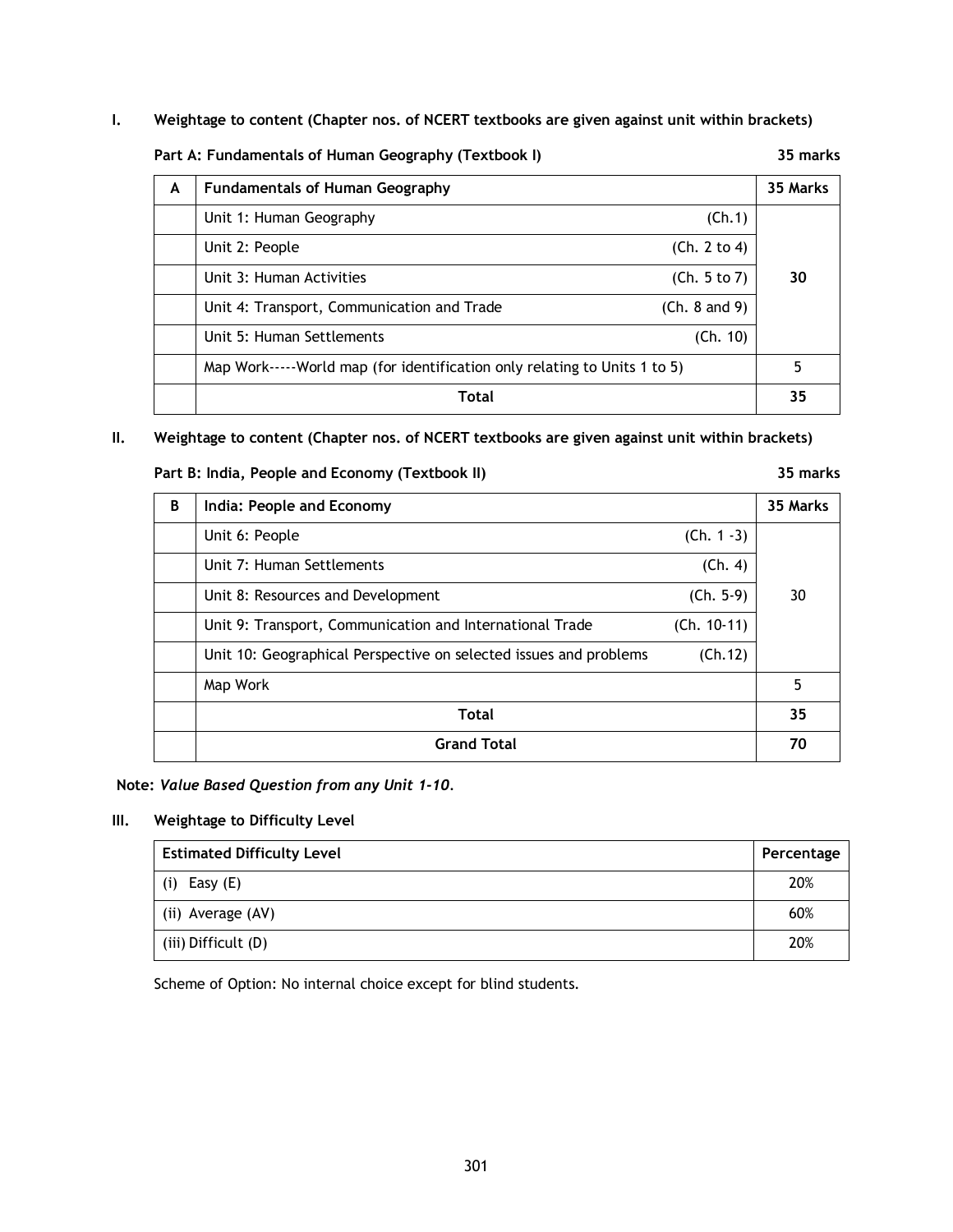# **Fundamentals of Human Geography Textbook I (NCERT)**

# **Revised Map Items for identification only on outline political map of the World.**

| Unit-1    | $Ch.-1$              | Nil            |                                                                                                 |
|-----------|----------------------|----------------|-------------------------------------------------------------------------------------------------|
| Unit-2    | Ch. 2 to 4           | 1              | A large country in each continement in terms of area.                                           |
|           |                      | 1              | Areas having low and high density of population of each<br>continent.                           |
|           |                      | $\overline{2}$ | Countries having low/high growth rate of population                                             |
| Unit-3    | Ch. 5 to 7           | $\mathbf{1}$   | Areas of subsistence gathering.                                                                 |
|           | Primary Activities.  | 2              | Major areas of nomadic herding of the world.                                                    |
|           |                      | 3              | Major areas of commercial livestock rearing.                                                    |
|           |                      | 4              | Major areas of extensive commercial grain faming.                                               |
|           |                      | 5              | Major areas of mixed farming of the World.                                                      |
|           |                      | 6              | Major areas of mediterreneam agricalture of the World.                                          |
|           | Secondary Activities | 1              | Ruhr region, Silicon Valley, Appalachian region, Great<br>lakes region.                         |
| Unit $-4$ | Ch. 8 to 9           | $\overline{2}$ | Terminal<br>Transcontinental<br>Railways:<br><b>Stations</b><br>οf<br>transcontinental railways |
|           |                      | 3              | Major Sea Ports:                                                                                |
|           |                      |                | Europe: North Cape, London, Hamburg North America:<br>Vancouver, San Francisco, New Orleans     |
|           |                      |                | South America: Rio De Janeiro, Colon, Valparaiso                                                |
|           |                      |                | Africa: Suez, Durban and Cape Town                                                              |
|           |                      |                | Asia: Yokohama, Shanghai, Hongkong, Aden,                                                       |
|           |                      |                | Colombo, Karachi, Kolkata                                                                       |
|           |                      |                | Australia: Perth, Sydney, Melbourne and Auckland                                                |
|           |                      | 4.             | Inland Waterways: Suez canal, Panama canal,<br>Rhine<br>waterway and St. Lawrence Seaway        |
|           |                      | 5.             | Major Airports:                                                                                 |
|           |                      |                | Asia: Tokyo, Beijing, Irkutsk, Vladivostok, Mumbai, Jedda,<br>Aden                              |
|           |                      |                | Europe: Moscow, London, Paris, Berlin and Rome                                                  |
|           |                      |                | North America: Chicago, New Orleans, Mexico City                                                |
|           |                      |                | South America: Bogota, Brasilia, Buenos Aires, Santiago                                         |
|           |                      |                | Australia: Drarwin and Wellington.                                                              |
| Unit $-5$ | Ch. 10               |                | Mega cities of the world                                                                        |